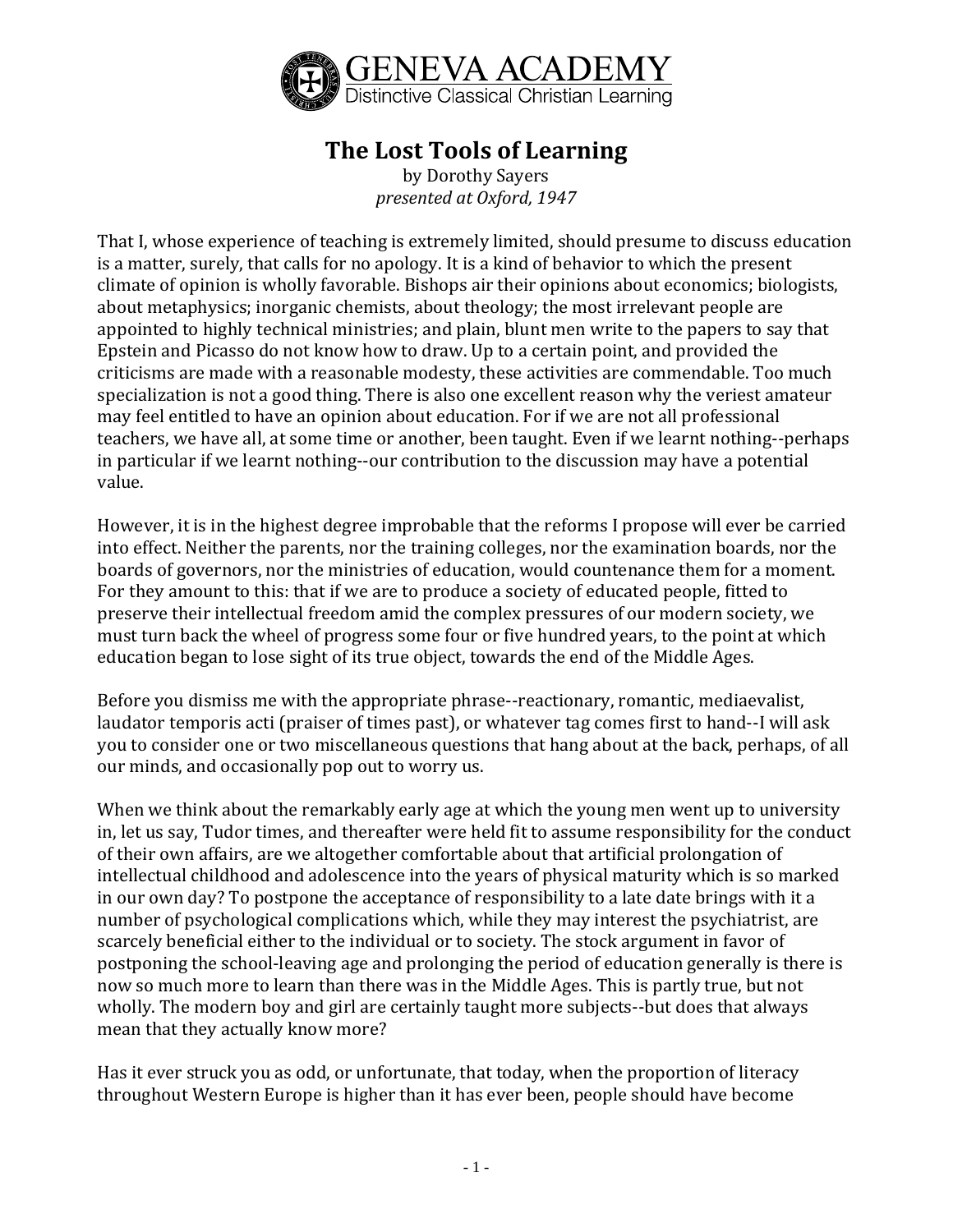susceptible to the influence of advertisement and mass propaganda to an extent hitherto unheard of and unimagined? Do you put this down to the mere mechanical fact that the press and the radio and so on have made propaganda much easier to distribute over a wide area? Or do you sometimes have an uneasy suspicion that the product of modern educational methods is less good than he or she might be at disentangling fact from opinion and the proven from the plausible? 

Have you ever, in listening to a debate among adult and presumably responsible people, been fretted by the extraordinary inability of the average debater to speak to the question, or to meet and refute the arguments of speakers on the other side? Or have you ever pondered upon the extremely high incidence of irrelevant matter which crops up at committee meetings, and upon the very great rarity of persons capable of acting as chairmen of committees? And when you think of this, and think that most of our public affairs are settled by debates and committees, have you ever felt a certain sinking of the heart?

Have you ever followed a discussion in the newspapers or elsewhere and noticed how frequently writers fail to define the terms they use? Or how often, if one man does define his terms, another will assume in his reply that he was using the terms in precisely the opposite sense to that in which he has already defined them? Have you ever been faintly troubled by the amount of slipshod syntax going about? And, if so, are you troubled because it is inelegant or because it may lead to dangerous misunderstanding?

Do you ever find that young people, when they have left school, not only forget most of what they have learnt (that is only to be expected), but forget also, or betray that they have never really known, how to tackle a new subject for themselves? Are you often bothered by coming across grown-up men and women who seem unable to distinguish between a book that is sound, scholarly, and properly documented, and one that is, to any trained eye, very conspicuously none of these things? Or who cannot handle a library catalogue? Or who, when faced with a book of reference, betray a curious inability to extract from it the passages relevant to the particular question which interests them?

Do you often come across people for whom, all their lives, a "subject" remains a "subject," divided by watertight bulkheads from all other "subjects," so that they experience very great difficulty in making an immediate mental connection between let us say, algebra and detective fiction, sewage disposal and the price of salmon--or, more generally, between such spheres of knowledge as philosophy and economics, or chemistry and art?

Are you occasionally perturbed by the things written by adult men and women for adult men and women to read? We find a well-known biologist writing in a weekly paper to the effect that: "It is an argument against the existence of a Creator" (I think he put it more strongly; but since I have, most unfortunately, mislaid the reference, I will put his claim at its lowest)--"an argument against the existence of a Creator that the same kind of variations which are produced by natural selection can be produced at will by stock breeders." One might feel tempted to say that it is rather an argument for the existence of a Creator. Actually, of course, it is neither; all it proves is that the same material causes (recombination of the chromosomes, by crossbreeding, and so forth) are sufficient to account for all observed variations--just as the various combinations of the same dozen tones are materially sufficient to account for Beethoven's Moonlight Sonata and the noise the cat makes by walking on the keys. But the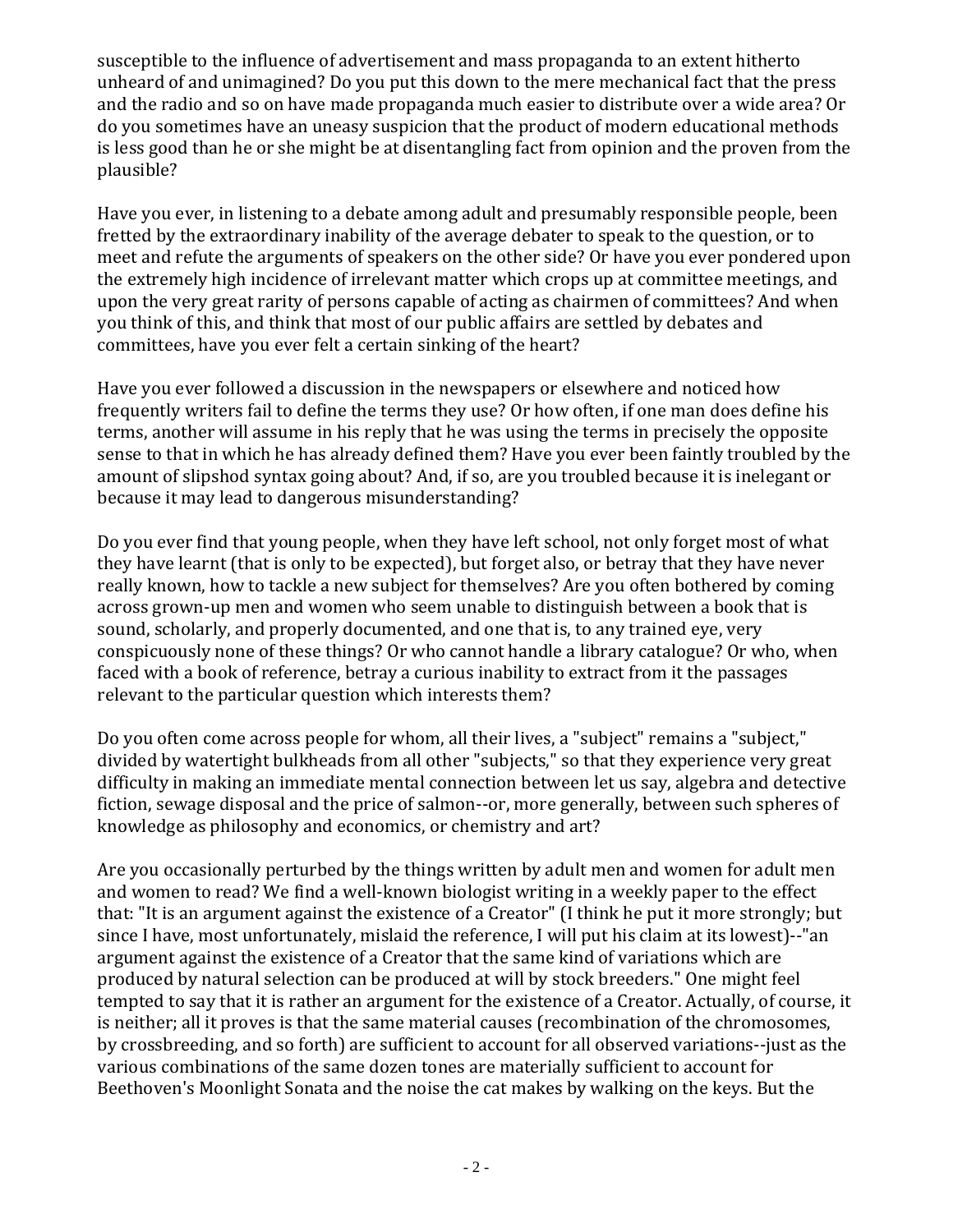cat's performance neither proves nor disproves the existence of Beethoven; and all that is proved by the biologist's argument is that he was unable to distinguish between a material and a final cause.

Here is a sentence from no less academic a source than a front- page article in the Times Literary Supplement: "The Frenchman, Alfred Epinas, pointed out that certain species (e.g., ants and wasps) can only face the horrors of life and death in association." I do not know what the Frenchman actually did say; what the Englishman says he said is patently meaningless. We cannot know whether life holds any horror for the ant, nor in what sense the isolated wasp which you kill upon the window-pane can be said to "face" or not to "face" the horrors of death. The subject of the article is mass behavior in man; and the human motives have been unobtrusively transferred from the main proposition to the supporting instance. Thus the argument, in effect, assumes what it set out to prove--a fact which would become immediately apparent if it were presented in a formal syllogism. This is only a small and haphazard example of a vice which pervades whole books--particularly books written by men of science on metaphysical subjects.

Another quotation from the same issue of the TLS comes in fittingly here to wind up this random collection of disquieting thoughts--this time from a review of Sir Richard Livingstone's "Some Tasks for Education": "More than once the reader is reminded of the value of an intensive study of at least one subject, so as to learn The meaning of knowledge' and what precision and persistence is needed to attain it. Yet there is elsewhere full recognition of the distressing fact that a man may be master in one field and show no better judgment than his neighbor anywhere else; he remembers what he has learnt, but forgets altogether how he learned it."

I would draw your attention particularly to that last sentence, which offers an explanation of what the writer rightly calls the "distressing fact" that the intellectual skills bestowed upon us by our education are not readily transferable to subjects other than those in which we acquired them: "he remembers what he has learnt, but forgets altogether how he learned it."

Is not the great defect of our education today--a defect traceable through all the disquieting symptoms of trouble that I have mentioned--that although we often succeed in teaching our pupils "subjects," we fail lamentably on the whole in teaching them how to think: they learn everything, except the art of learning. It is as though we had taught a child, mechanically and by rule of thumb, to play "The Harmonious Blacksmith" upon the piano, but had never taught him the scale or how to read music; so that, having memorized "The Harmonious Blacksmith," he still had not the faintest notion how to proceed from that to tackle "The Last Rose of Summer." Why do I say, "as though"? In certain of the arts and crafts, we sometimes do precisely this--requiring a child to "express himself" in paint before we teach him how to handle the colors and the brush. There is a school of thought which believes this to be the right way to set about the job. But observe: it is not the way in which a trained craftsman will go about to teach himself a new medium. He, having learned by experience the best way to economize labor and take the thing by the right end, will start off by doodling about on an odd piece of material, in order to "give himself the feel of the tool."

Let us now look at the mediaeval scheme of education--the syllabus of the Schools. It does not matter, for the moment, whether it was devised for small children or for older students, or how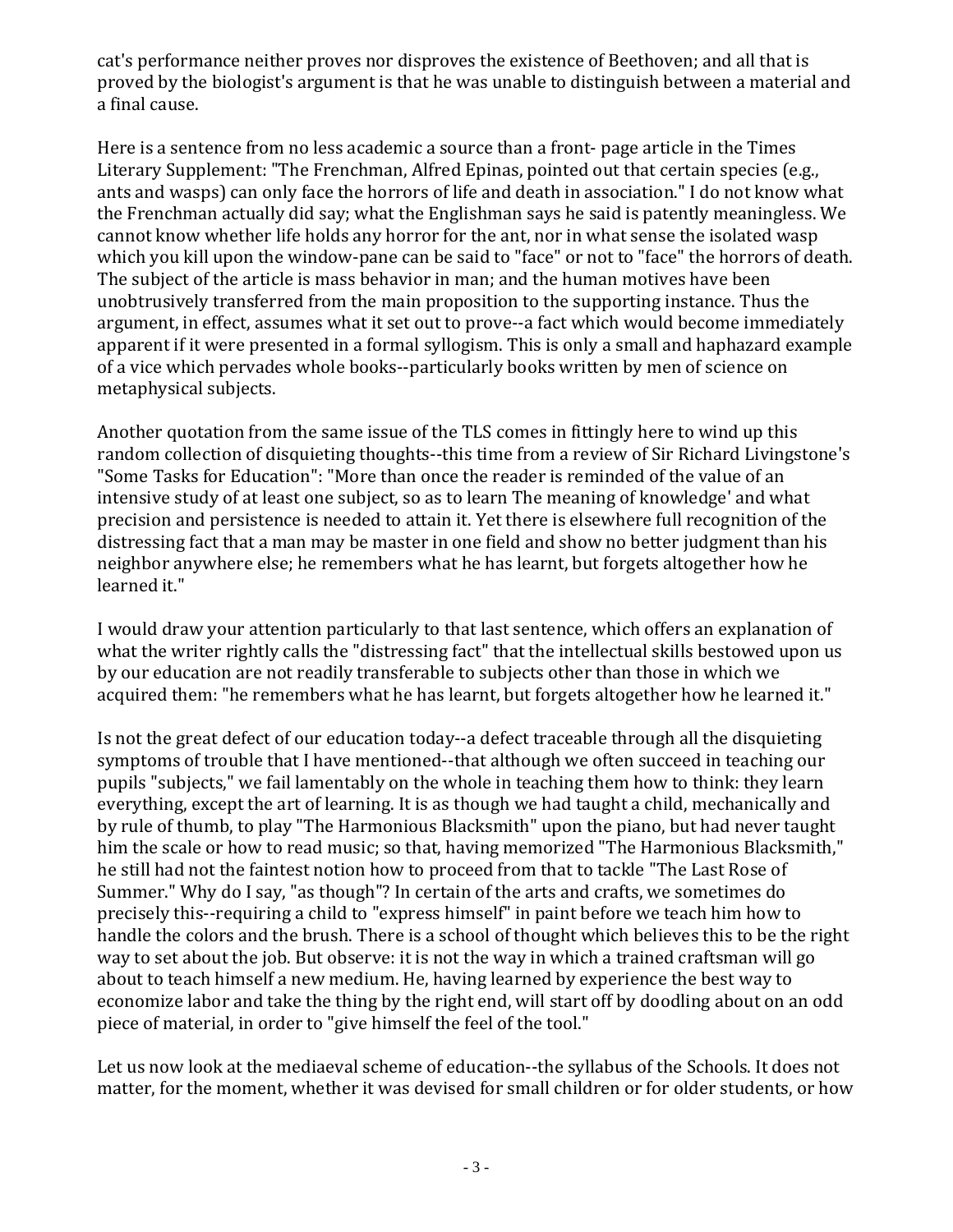long people were supposed to take over it. What matters is the light it throws upon what the men of the Middle Ages supposed to be the object and the right order of the educative process.

The syllabus was divided into two parts: the Trivium and Quadrivium. The second part--the Quadrivium--consisted of "subjects," and need not for the moment concern us. The interesting thing for us is the composition of the Trivium, which preceded the Quadrivium and was the preliminary discipline for it. It consisted of three parts: Grammar, Dialectic, and Rhetoric, in that order.

Now the first thing we notice is that two at any rate of these "subjects" are not what we should call "subjects" at all: they are only methods of dealing with subjects. Grammar, indeed, is a "subject" in the sense that it does mean definitely learning a language--at that period it meant learning Latin. But language itself is simply the medium in which thought is expressed. The whole of the Trivium was, in fact, intended to teach the pupil the proper use of the tools of learning, before he began to apply them to "subjects" at all. First, he learned a language; not just how to order a meal in a foreign language, but the structure of a language, and hence of language itself--what it was, how it was put together, and how it worked. Secondly, he learned how to use language; how to define his terms and make accurate statements; how to construct an argument and how to detect fallacies in argument. Dialectic, that is to say, embraced Logic and Disputation. Thirdly, he learned to express himself in language-- how to say what he had to say elegantly and persuasively.

At the end of his course, he was required to compose a thesis upon some theme set by his masters or chosen by himself, and afterwards to defend his thesis against the criticism of the faculty. By this time, he would have learned--or woe betide him-- not merely to write an essay on paper, but to speak audibly and intelligibly from a platform, and to use his wits quickly when heckled. There would also be questions, cogent and shrewd, from those who had already run the gauntlet of debate.

It is, of course, quite true that bits and pieces of the mediaeval tradition still linger, or have been revived, in the ordinary school syllabus of today. Some knowledge of grammar is still required when learning a foreign language--perhaps I should say, "is again required," for during my own lifetime, we passed through a phase when the teaching of declensions and conjugations was considered rather reprehensible, and it was considered better to pick these things up as we went along. School debating societies flourish; essays are written; the necessity for "self- expression" is stressed, and perhaps even over-stressed. But these activities are cultivated more or less in detachment, as belonging to the special subjects in which they are pigeon-holed rather than as forming one coherent scheme of mental training to which all "subjects" stand in a subordinate relation. "Grammar" belongs especially to the "subject" of foreign languages, and essay-writing to the "subject" called "English"; while Dialectic has become almost entirely divorced from the rest of the curriculum, and is frequently practiced unsystematically and out of school hours as a separate exercise, only very loosely related to the main business of learning. Taken by and large, the great difference of emphasis between the two conceptions holds good: modern education concentrates on "teaching subjects," leaving the method of thinking, arguing, and expressing one's conclusions to be picked up by the scholar as he goes along' mediaeval education concentrated on first forging and learning to handle the tools of learning, using whatever subject came handy as a piece of material on which to doodle until the use of the tool became second nature.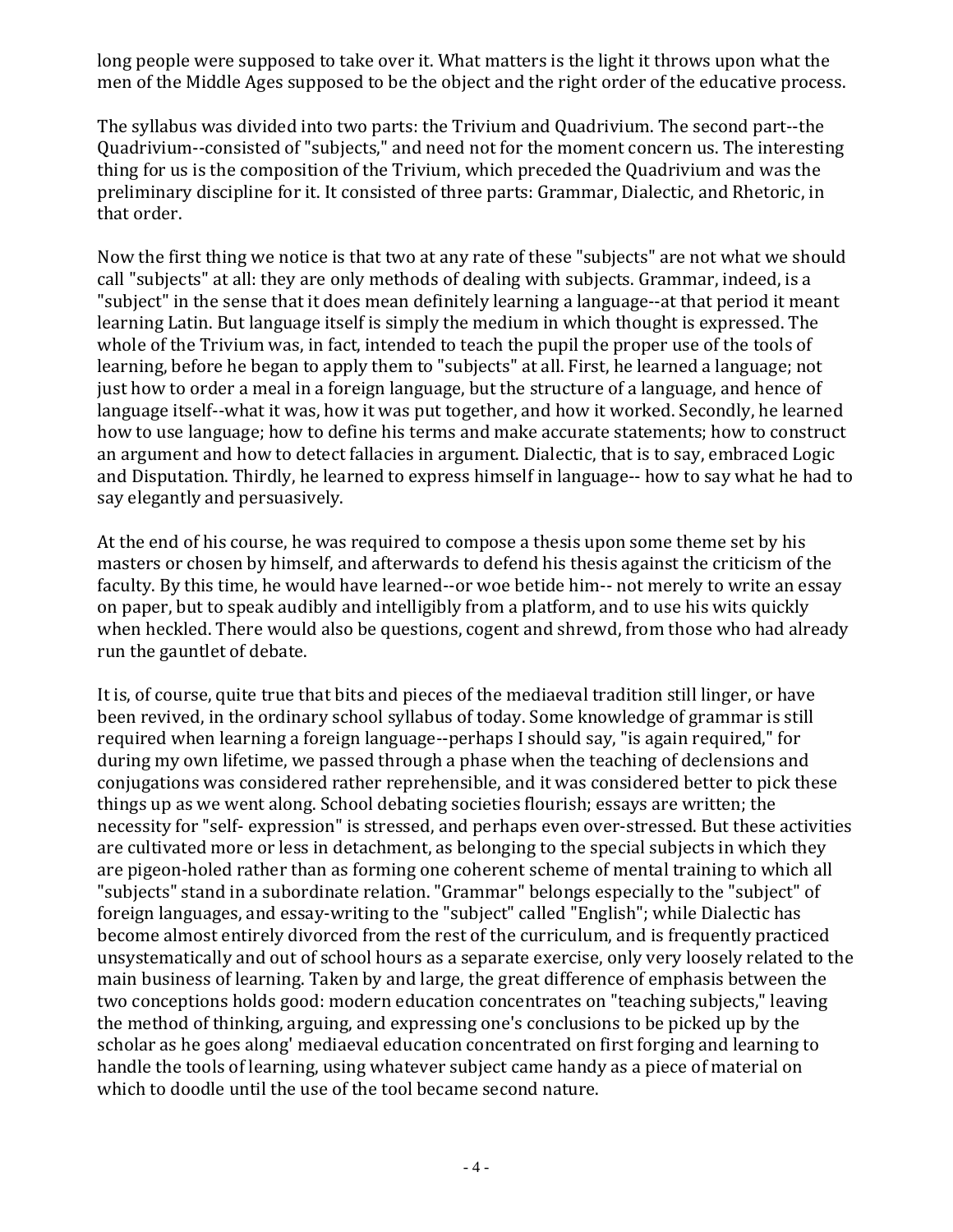"Subjects" of some kind there must be, of course. One cannot learn the theory of grammar without learning an actual language, or learn to argue and orate without speaking about something in particular. The debating subjects of the Middle Ages were drawn largely from theology, or from the ethics and history of antiquity. Often, indeed, they became stereotyped, especially towards the end of the period, and the far-fetched and wire-drawn absurdities of Scholastic argument fretted Milton and provide food for merriment even to this day. Whether they were in themselves any more hackneyed and trivial then the usual subjects set nowadays for "essay writing" I should not like to say: we may ourselves grow a little weary of "A Day in My Holidays" and all the rest of it. But most of the merriment is misplaced, because the aim and object of the debating thesis has by now been lost sight of.

A glib speaker in the Brains Trust once entertained his audience (and reduced the late Charles Williams to helpless rage by asserting that in the Middle Ages it was a matter of faith to know how many archangels could dance on the point of a needle. I need not say, I hope, that it never was a "matter of faith"; it was simply a debating exercise, whose set subject was the nature of angelic substance: were angels material, and if so, did they occupy space? The answer usually adjudged correct is, I believe, that angels are pure intelligences; not material, but limited, so that they may have location in space but not extension. An analogy might be drawn from human thought, which is similarly non-material and similarly limited. Thus, if your thought is concentrated upon one thing--say, the point of a needle--it is located there in the sense that it is not elsewhere; but although it is "there," it occupies no space there, and there is nothing to prevent an infinite number of different people's thoughts being concentrated upon the same needle-point at the same time. The proper subject of the argument is thus seen to be the distinction between location and extension in space; the matter on which the argument is exercised happens to be the nature of angels (although, as we have seen, it might equally well have been something else; the practical lesson to be drawn from the argument is not to use words like "there" in a loose and unscientific way, without specifying whether you mean "located there" or "occupying space there."

Scorn in plenty has been poured out upon the mediaeval passion for hair-splitting; but when we look at the shameless abuse made, in print and on the platform, of controversial expressions with shifting and ambiguous connotations, we may feel it in our hearts to wish that every reader and hearer had been so defensively armored by his education as to be able to cry: "Distinguo." 

For we let our young men and women go out unarmed, in a day when armor was never so necessary. By teaching them all to read, we have left them at the mercy of the printed word. By the invention of the film and the radio, we have made certain that no aversion to reading shall secure them from the incessant battery of words, words, words. They do not know what the words mean; they do not know how to ward them off or blunt their edge or fling them back; they are a prey to words in their emotions instead of being the masters of them in their intellects. We who were scandalized in 1940 when men were sent to fight armored tanks with rifles, are not scandalized when young men and women are sent into the world to fight massed propaganda with a smattering of "subjects"; and when whole classes and whole nations become hypnotized by the arts of the spell binder, we have the impudence to be astonished. We dole out lip-service to the importance of education--lip- service and, just occasionally, a little grant of money; we postpone the school-leaving age, and plan to build bigger and better schools; the teachers slave conscientiously in and out of school hours; and yet, as I believe, all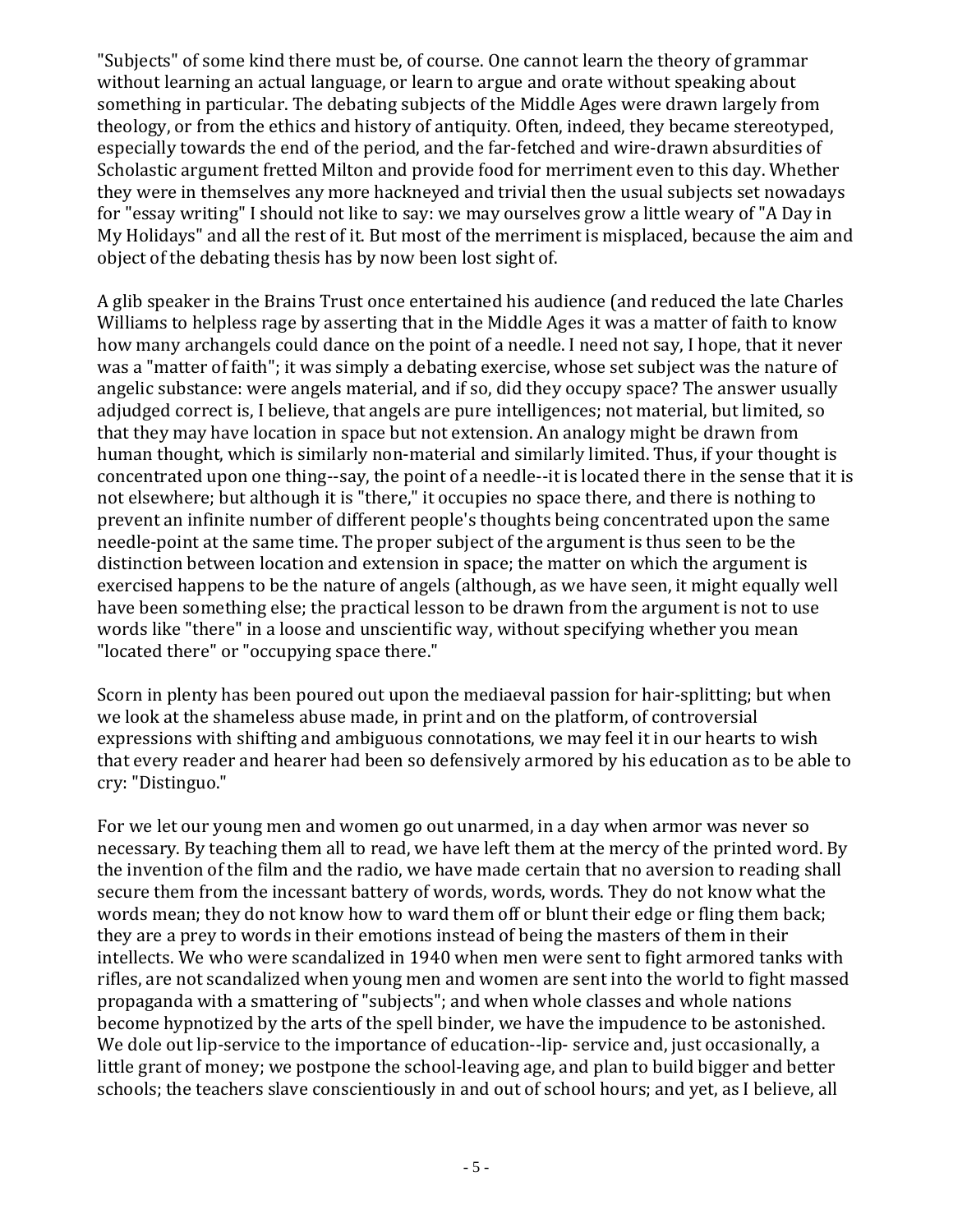this devoted effort is largely frustrated, because we have lost the tools of learning, and in their absence can only make a botched and piecemeal job of it.

What, then, are we to do? We cannot go back to the Middle Ages. That is a cry to which we have become accustomed. We cannot go back--or can we? Distinguo. I should like every term in that proposition defined. Does "go back" mean a retrogression in time, or the revision of an error? The first is clearly impossible per se; the second is a thing which wise men do every day. "Cannot"-- does this mean that our behavior is determined irreversibly, or merely that such an action would be very difficult in view of the opposition it would provoke? Obviously the twentieth century is not and cannot be the fourteenth; but if "the Middle Ages" is, in this context, simply a picturesque phrase denoting a particular educational theory, there seems to be no a priori reason why we should not "go back" to it--with modifications--as we have already "gone back" with modifications, to, let us say, the idea of playing Shakespeare's plays as he wrote them, and not in the "modernized" versions of Cibber and Garrick, which once seemed to be the latest thing in theatrical progress.

Let us amuse ourselves by imagining that such progressive retrogression is possible. Let us make a clean sweep of all educational authorities, and furnish ourselves with a nice little school of boys and girls whom we may experimentally equip for the intellectual conflict along lines chosen by ourselves. We will endow them with exceptionally docile parents; we will staff our school with teachers who are themselves perfectly familiar with the aims and methods of the Trivium; we will have our building and staff large enough to allow our classes to be small enough for adequate handling; and we will postulate a Board of Examiners willing and qualified to test the products we turn out. Thus prepared, we will attempt to sketch out a syllabus--a modern Trivium "with modifications" and we will see where we get to.

But first: what age shall the children be? Well, if one is to educate them on novel lines, it will be better that they should have nothing to unlearn; besides, one cannot begin a good thing too early, and the Trivium is by its nature not learning, but a preparation for learning. We will, therefore, "catch 'em young," requiring of our pupils only that they shall be able to read, write, and cipher.

My views about child psychology are, I admit, neither orthodox nor enlightened. Looking back upon myself (since I am the child I know best and the only child I can pretend to know from inside) I recognize three states of development. These, in a rough-and- ready fashion, I will call the Poll-Parrot, the Pert, and the Poetic--the latter coinciding, approximately, with the onset of puberty. The Poll-Parrot stage is the one in which learning by heart is easy and, on the whole, pleasurable; whereas reasoning is difficult and, on the whole, little relished. At this age, one readily memorizes the shapes and appearances of things; one likes to recite the number-plates of cars; one rejoices in the chanting of rhymes and the rumble and thunder of unintelligible polysyllables; one enjoys the mere accumulation of things. The Pert age, which follows upon this (and, naturally, overlaps it to some extent), is characterized by contradicting, answering back, liking to "catch people out" (especially one's elders); and by the propounding of conundrums. Its nuisance-value is extremely high. It usually sets in about the Fourth Form. The Poetic age is popularly known as the "difficult" age. It is self-centered; it yearns to express itself; it rather specializes in being misunderstood; it is restless and tries to achieve independence; and, with good luck and good guidance, it should show the beginnings of creativeness; a reaching out towards a synthesis of what it already knows, and a deliberate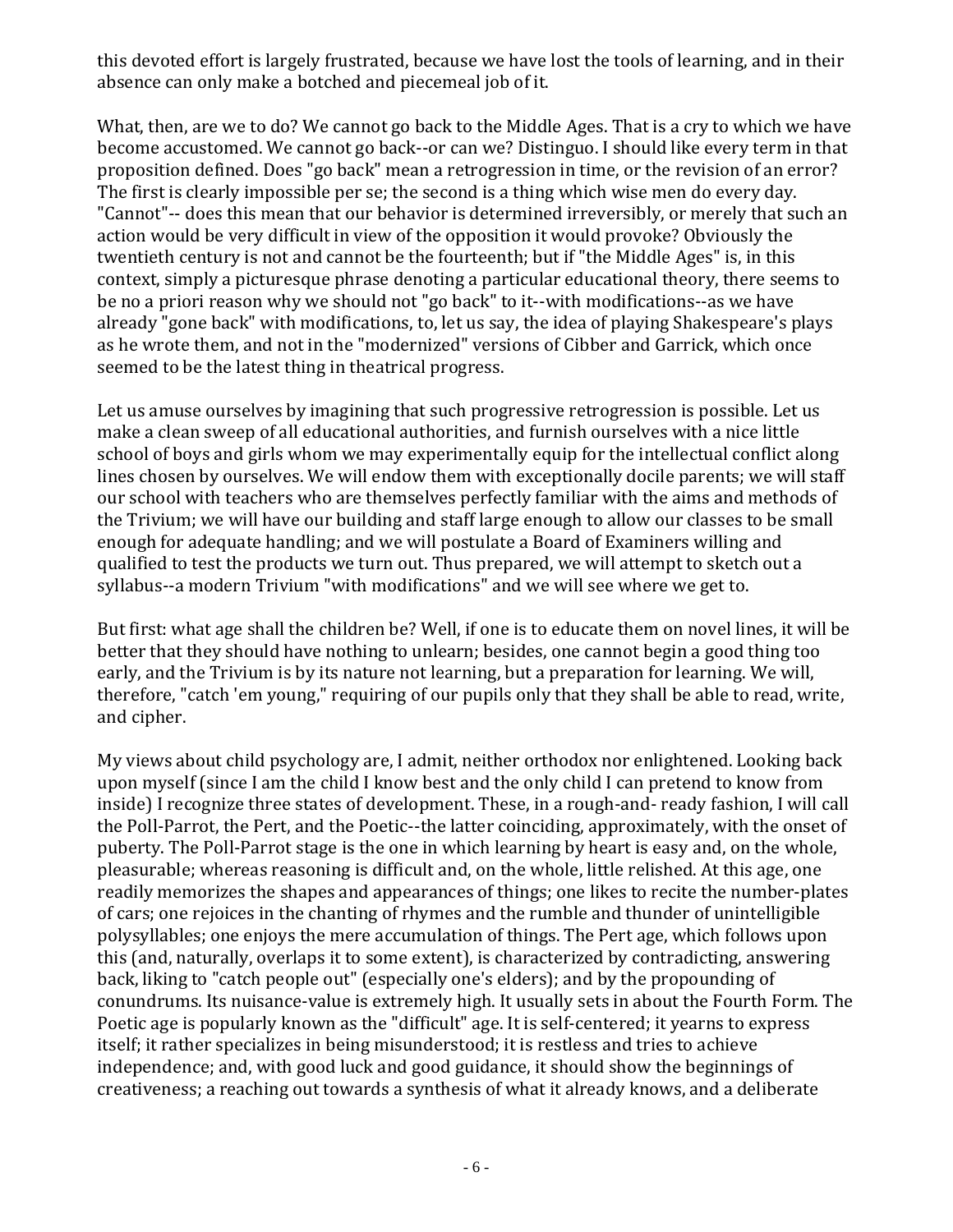eagerness to know and do some one thing in preference to all others. Now it seems to me that the layout of the Trivium adapts itself with a singular appropriateness to these three ages: Grammar to the Poll-Parrot, Dialectic to the Pert, and Rhetoric to the Poetic age.

Let us begin, then, with Grammar. This, in practice, means the grammar of some language in particular; and it must be an inflected language. The grammatical structure of an uninflected language is far too analytical to be tackled by any one without previous practice in Dialectic. Moreover, the inflected languages interpret the uninflected, whereas the uninflected are of little use in interpreting the inflected. I will say at once, quite firmly, that the best grounding for education is the Latin grammar. I say this, not because Latin is traditional and mediaeval, but simply because even a rudimentary knowledge of Latin cuts down the labor and pains of learning almost any other subject by at least fifty percent. It is the key to the vocabulary and structure of all the Teutonic languages, as well as to the technical vocabulary of all the sciences and to the literature of the entire Mediterranean civilization, together with all its historical documents. 

Those whose pedantic preference for a living language persuades them to deprive their pupils of all these advantages might substitute Russian, whose grammar is still more primitive. Russian is, of course, helpful with the other Slav dialects. There is something also to be said for Classical Greek. But my own choice is Latin. Having thus pleased the Classicists among you, I will proceed to horrify them by adding that I do not think it either wise or necessary to cramp the ordinary pupil upon the Procrustean bed of the Augustan Age, with its highly elaborate and artificial verse forms and oratory. Post-classical and mediaeval Latin, which was a living language right down to the end of the Renaissance, is easier and in some ways livelier; a study of it helps to dispel the widespread notion that learning and literature came to a full stop when Christ was born and only woke up again at the Dissolution of the Monasteries.

Latin should be begun as early as possible--at a time when inflected speech seems no more astonishing than any other phenomenon in an astonishing world; and when the chanting of "Amo, amas, amat" is as ritually agreeable to the feelings as the chanting of "eeny, meeny, miney, moe."

During this age we must, of course, exercise the mind on other things besides Latin grammar. Observation and memory are the faculties most lively at this period; and if we are to learn a contemporary foreign language we should begin now, before the facial and mental muscles become rebellious to strange intonations. Spoken French or German can be practiced alongside the grammatical discipline of the Latin.

In English, meanwhile, verse and prose can be learned by heart, and the pupil's memory should be stored with stories of every kind--classical myth, European legend, and so forth. I do not think that the classical stories and masterpieces of ancient literature should be made the vile bodies on which to practice the techniques of Grammar--that was a fault of mediaeval education which we need not perpetuate. The stories can be enjoyed and remembered in English, and related to their origin at a subsequent stage. Recitation aloud should be practiced, individually or in chorus; for we must not forget that we are laying the groundwork for Disputation and Rhetoric.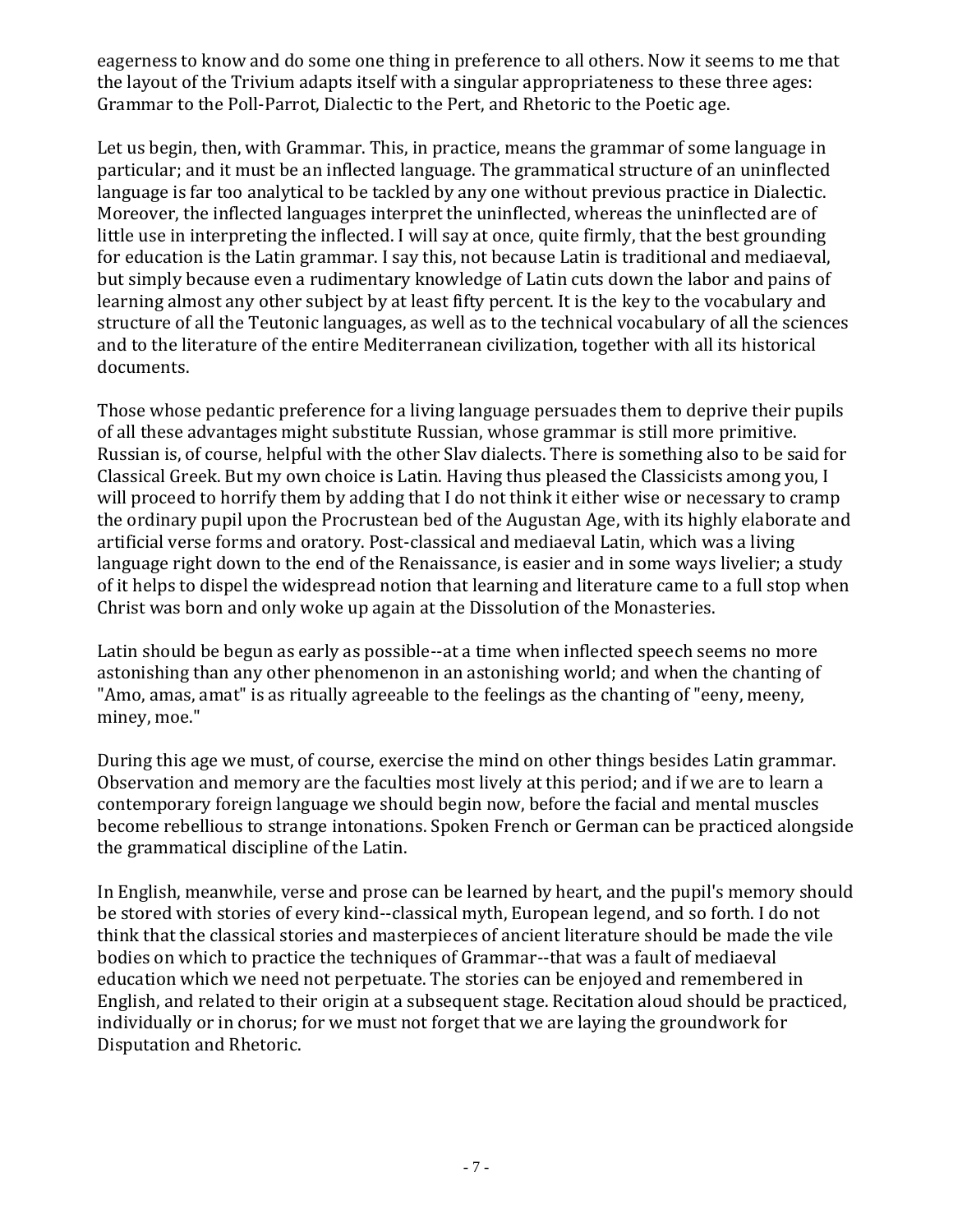The grammar of History should consist, I think, of dates, events, anecdotes, and personalities. A set of dates to which one can peg all later historical knowledge is of enormous help later on in establishing the perspective of history. It does not greatly matter which dates: those of the Kings of England will do very nicely, provided that they are accompanied by pictures of costumes, architecture, and other everyday things, so that the mere mention of a date calls up a very strong visual presentment of the whole period.

Geography will similarly be presented in its factual aspect, with maps, natural features, and visual presentment of customs, costumes, flora, fauna, and so on; and I believe myself that the discredited and old-fashioned memorizing of a few capitol cities, rivers, mountain ranges, etc., does no harm. Stamp collecting may be encouraged.

Science, in the Poll-Parrot period, arranges itself naturally and easily around collections--the identifying and naming of specimens and, in general, the kind of thing that used to be called "natural philosophy." To know the name and properties of things is, at this age, a satisfaction in itself; to recognize a devil's coach-horse at sight, and assure one's foolish elders, that, in spite of its appearance, it does not sting; to be able to pick out Cassiopeia and the Pleiades, and perhaps even to know who Cassiopeia and the Pleiades were; to be aware that a whale is not a fish, and a bat not a bird--all these things give a pleasant sensation of superiority; while to know a ring snake from an adder or a poisonous from an edible toadstool is a kind of knowledge that also has practical value.

The grammar of Mathematics begins, of course, with the multiplication table, which, if not learnt now, will never be learnt with pleasure; and with the recognition of geometrical shapes and the grouping of numbers. These exercises lead naturally to the doing of simple sums in arithmetic. More complicated mathematical processes may, and perhaps should, be postponed, for the reasons which will presently appear.

So far (except, of course, for the Latin), our curriculum contains nothing that departs very far from common practice. The difference will be felt rather in the attitude of the teachers, who must look upon all these activities less as "subjects" in themselves than as a gathering-together of material for use in the next part of the Trivium. What that material is, is only of secondary importance; but it is as well that anything and everything which can be usefully committed to memory should be memorized at this period, whether it is immediately intelligible or not. The modern tendency is to try and force rational explanations on a child's mind at too early an age. Intelligent questions, spontaneously asked, should, of course, receive an immediate and rational answer; but it is a great mistake to suppose that a child cannot readily enjoy and remember things that are beyond his power to analyze--particularly if those things have a strong imaginative appeal (as, for example, "Kubla Kahn"), an attractive jingle (like some of the memory-rhymes for Latin genders), or an abundance of rich, resounding polysyllables (like the Ouicunque vult).

This reminds me of the grammar of Theology. I shall add it to the curriculum, because theology is the mistress-science without which the whole educational structure will necessarily lack its final synthesis. Those who disagree about this will remain content to leave their pupil's education still full of loose ends. This will matter rather less than it might, since by the time that the tools of learning have been forged the student will be able to tackle theology for himself, and will probably insist upon doing so and making sense of it. Still, it is as well to have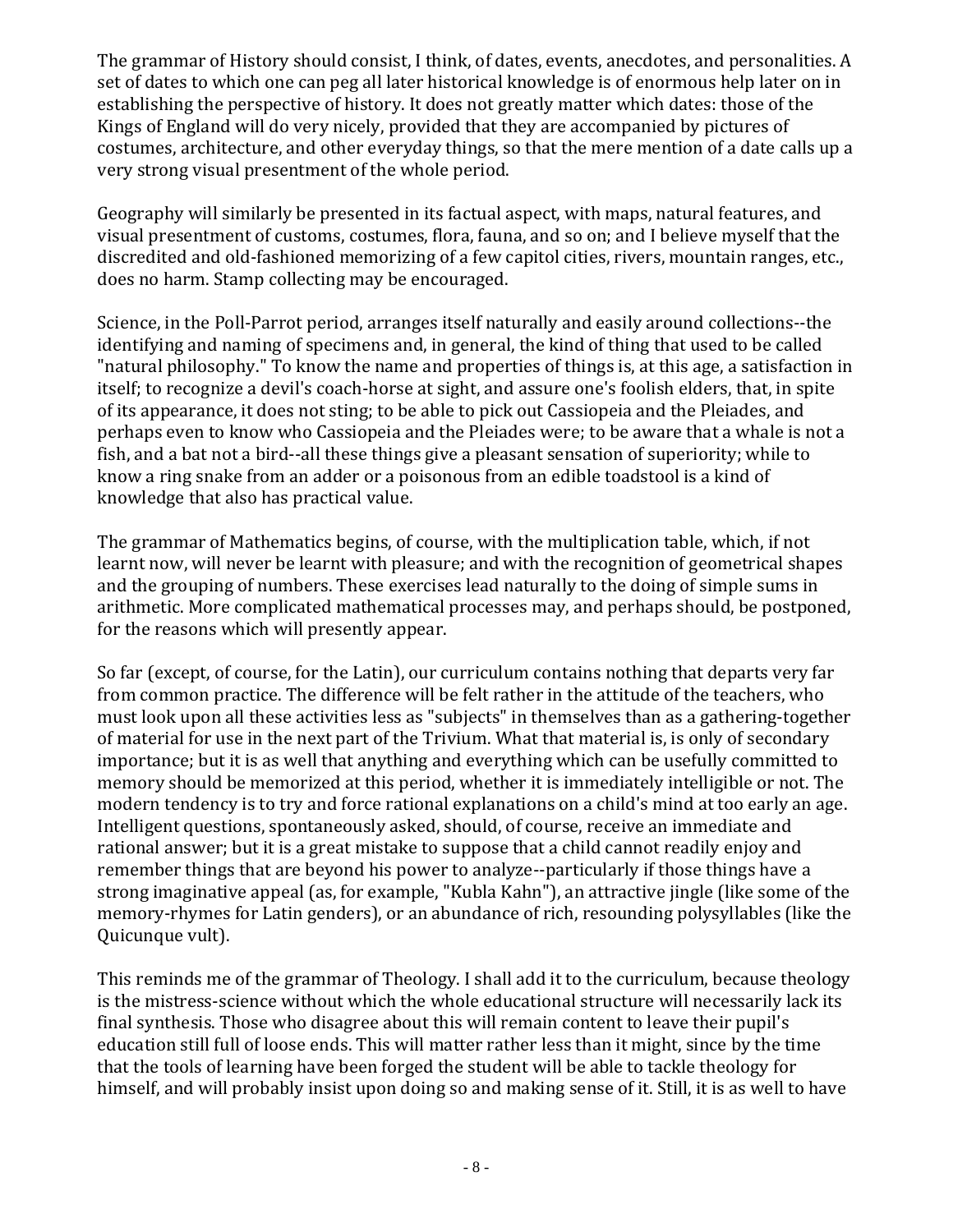this matter also handy and ready for the reason to work upon. At the grammatical age, therefore, we should become acquainted with the story of God and Man in outline--i.e., the Old and New Testaments presented as parts of a single narrative of Creation, Rebellion, and Redemption--and also with the Creed, the Lord's Prayer, and the Ten Commandments. At this early stage, it does not matter nearly so much that these things should be fully understood as that they should be known and remembered.

It is difficult to say at what age, precisely, we should pass from the first to the second part of the Trivium. Generally speaking, the answer is: so soon as the pupil shows himself disposed to pertness and interminable argument. For as, in the first part, the master faculties are Observation and Memory, so, in the second, the master faculty is the Discursive Reason. In the first, the exercise to which the rest of the material was, as it were, keyed, was the Latin grammar; in the second, the key- exercise will be Formal Logic. It is here that our curriculum shows its first sharp divergence from modern standards. The disrepute into which Formal Logic has fallen is entirely unjustified; and its neglect is the root cause of nearly all those disquieting symptoms which we have noted in the modern intellectual constitution. Logic has been discredited, partly because we have come to suppose that we are conditioned almost entirely by the intuitive and the unconscious. There is no time to argue whether this is true; I will simply observe that to neglect the proper training of the reason is the best possible way to make it true. Another cause for the disfavor into which Logic has fallen is the belief that it is entirely based upon universal assumptions that are either unprovable or tautological. This is not true. Not all universal propositions are of this kind. But even if they were, it would make no difference, since every syllogism whose major premise is in the form "All  $A$  is  $B$ " can be recast in hypothetical form. Logic is the art of arguing correctly: "If A, then B." The method is not invalidated by the hypothetical nature of A. Indeed, the practical utility of Formal Logic today lies not so much in the establishment of positive conclusions as in the prompt detection and exposure of invalid inference.

Let us now quickly review our material and see how it is to be related to Dialectic. On the Language side, we shall now have our vocabulary and morphology at our fingertips; henceforward we can concentrate on syntax and analysis (i.e., the logical construction of speech) and the history of language (i.e., how we came to arrange our speech as we do in order to convey our thoughts).

Our Reading will proceed from narrative and lyric to essays, argument and criticism, and the pupil will learn to try his own hand at writing this kind of thing. Many lessons--on whatever subject--will take the form of debates; and the place of individual or choral recitation will be taken by dramatic performances, with special attention to plays in which an argument is stated in dramatic form.

Mathematics--algebra, geometry, and the more advanced kinds of arithmetic--will now enter into the syllabus and take its place as what it really is: not a separate "subject" but a subdepartment of Logic. It is neither more nor less than the rule of the syllogism in its particular application to number and measurement, and should be taught as such, instead of being, for some, a dark mystery, and, for others, a special revelation, neither illuminating nor illuminated by any other part of knowledge.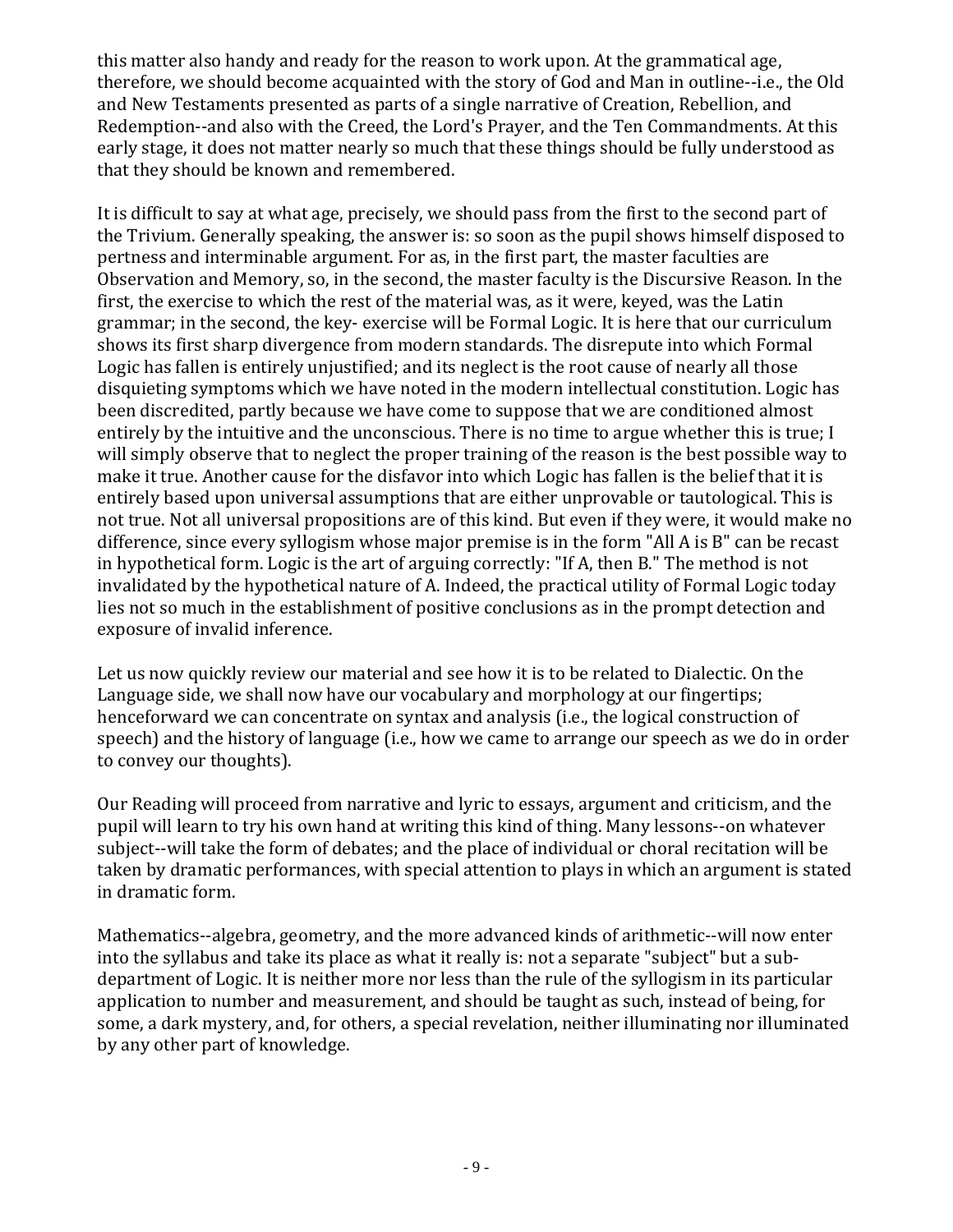History, aided by a simple system of ethics derived from the grammar of theology, will provide much suitable material for discussion: Was the behavior of this statesman justified? What was the effect of such an enactment? What are the arguments for and against this or that form of government? We shall thus get an introduction to constitutional history--a subject meaningless to the young child, but of absorbing interest to those who are prepared to argue and debate. Theology itself will furnish material for argument about conduct and morals; and should have its scope extended by a simplified course of dogmatic theology (i.e., the rational structure of Christian thought), clarifying the relations between the dogma and the ethics, and lending itself to that application of ethical principles in particular instances which is properly called casuistry. Geography and the Sciences will likewise provide material for Dialectic.

But above all, we must not neglect the material which is so abundant in the pupils' own daily life. 

There is a delightful passage in Leslie Paul's "The Living Hedge" which tells how a number of small boys enjoyed themselves for days arguing about an extraordinary shower of rain which had fallen in their town--a shower so localized that it left one half of the main street wet and the other dry. Could one, they argued, properly say that it had rained that day on or over the town or only in the town? How many drops of water were required to constitute rain? And so on. Argument about this led on to a host of similar problems about rest and motion, sleep and waking, est and non est, and the infinitesimal division of time. The whole passage is an admirable example of the spontaneous development of the ratiocinative faculty and the natural and proper thirst of the awakening reason for the definition of terms and exactness of statement. All events are food for such an appetite.

An umpire's decision; the degree to which one may transgress the spirit of a regulation without being trapped by the letter: on such questions as these, children are born casuists, and their natural propensity only needs to be developed and trained--and especially, brought into an intelligible relationship with the events in the grown-up world. The newspapers are full of good material for such exercises: legal decisions, on the one hand, in cases where the cause at issue is not too abstruse; on the other, fallacious reasoning and muddleheaded arguments, with which the correspondence columns of certain papers one could name are abundantly stocked. 

Wherever the matter for Dialectic is found, it is, of course, highly important that attention should be focused upon the beauty and economy of a fine demonstration or a well-turned argument, lest veneration should wholly die. Criticism must not be merely destructive; though at the same time both teacher and pupils must be ready to detect fallacy, slipshod reasoning, ambiguity, irrelevance, and redundancy, and to pounce upon them like rats. This is the moment when precis-writing may be usefully undertaken; together with such exercises as the writing of an essay, and the reduction of it, when written, by 25 or 50 percent.

It will, doubtless, be objected that to encourage young persons at the Pert age to browbeat, correct, and argue with their elders will render them perfectly intolerable. My answer is that children of that age are intolerable anyhow; and that their natural argumentativeness may just as well be canalized to good purpose as allowed to run away into the sands. It may, indeed, be rather less obtrusive at home if it is disciplined in school; and anyhow, elders who have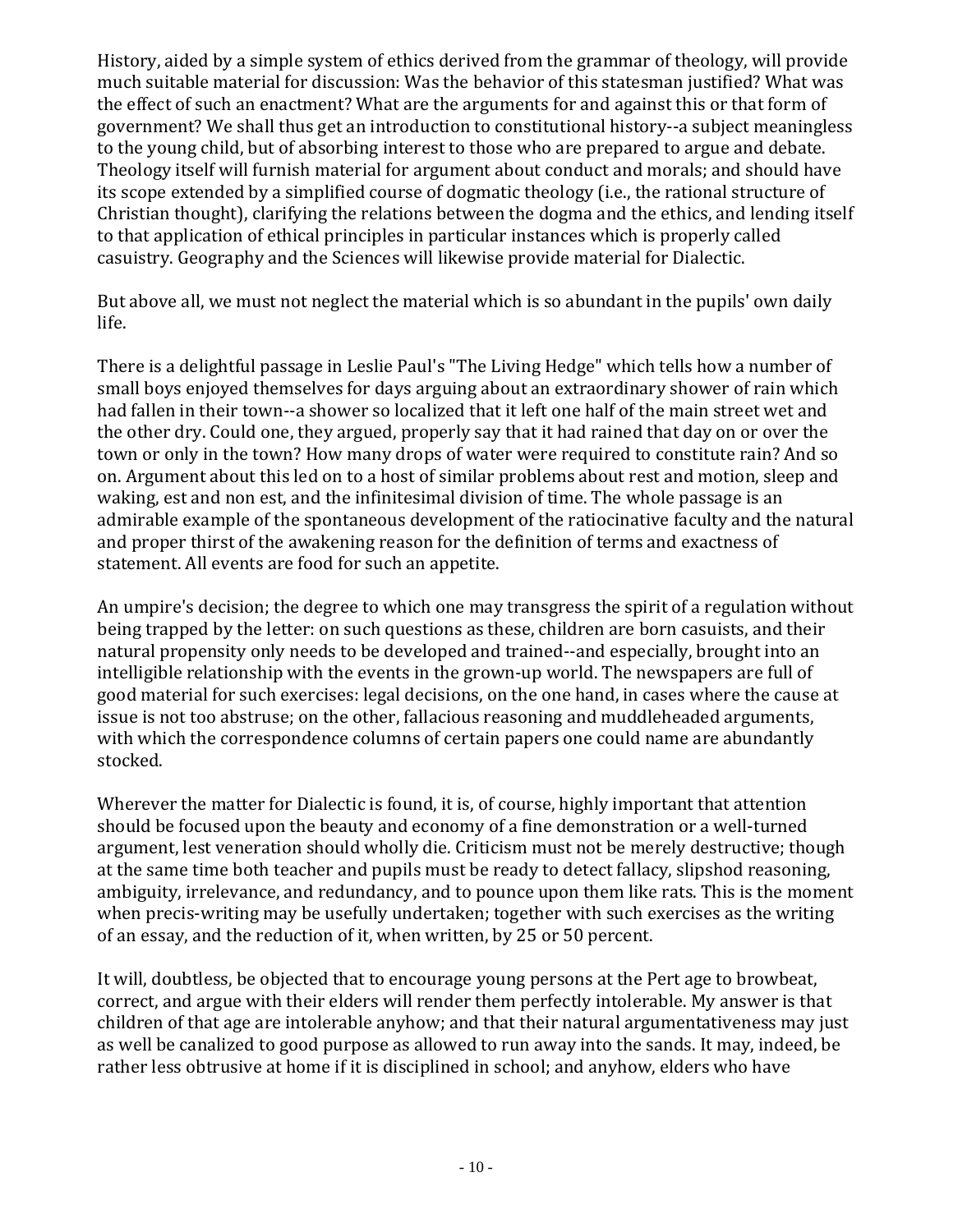abandoned the wholesome principle that children should be seen and not heard have no one to blame but themselves.

Once again, the contents of the syllabus at this stage may be anything you like. The "subjects" supply material; but they are all to be regarded as mere grist for the mental mill to work upon. The pupils should be encouraged to go and forage for their own information, and so guided towards the proper use of libraries and books for reference, and shown how to tell which sources are authoritative and which are not.

Towards the close of this stage, the pupils will probably be beginning to discover for themselves that their knowledge and experience are insufficient, and that their trained intelligences need a great deal more material to chew upon. The imagination-- usually dormant during the Pert age--will reawaken, and prompt them to suspect the limitations of logic and reason. This means that they are passing into the Poetic age and are ready to embark on the study of Rhetoric. The doors of the storehouse of knowledge should now be thrown open for them to browse about as they will. The things once learned by rote will be seen in new contexts; the things once coldly analyzed can now be brought together to form a new synthesis; here and there a sudden insight will bring about that most exciting of all discoveries: the realization that truism is true.

It is difficult to map out any general syllabus for the study of Rhetoric: a certain freedom is demanded. In literature, appreciation should be again allowed to take the lead over destructive criticism; and self-expression in writing can go forward, with its tools now sharpened to cut clean and observe proportion. Any child who already shows a disposition to specialize should be given his head: for, when the use of the tools has been well and truly learned, it is available for any study whatever. It would be well, I think, that each pupil should learn to do one, or two, subjects really well, while taking a few classes in subsidiary subjects so as to keep his mind open to the inter-relations of all knowledge. Indeed, at this stage, our difficulty will be to keep "subjects" apart; for Dialectic will have shown all branches of learning to be inter-related, so Rhetoric will tend to show that all knowledge is one. To show this, and show why it is so, is pre-eminently the task of the mistress science. But whether theology is studied or not, we should at least insist that children who seem inclined to specialize on the mathematical and scientific side should be obliged to attend some lessons in the humanities and vice versa. At this stage, also, the Latin grammar, having done its work, may be dropped for those who prefer to carry on their language studies on the modern side; while those who are likely never to have any great use or aptitude for mathematics might also be allowed to rest, more or less, upon their oars. Generally speaking, whatsoever is mere apparatus may now be allowed to fall into the background, while the trained mind is gradually prepared for specialization in the "subjects" which, when the Trivium is completed, it should be perfectly will equipped to tackle on its own. The final synthesis of the Trivium--the presentation and public defense of the thesis--should be restored in some form; perhaps as a kind of "leaving examination" during the last term at school.

The scope of Rhetoric depends also on whether the pupil is to be turned out into the world at the age of 16 or whether he is to proceed to the university. Since, really, Rhetoric should be taken at about 14, the first category of pupil should study Grammar from about 9 to 11, and Dialectic from 12 to 14; his last two school years would then be devoted to Rhetoric, which, in this case, would be of a fairly specialized and vocational kind, suiting him to enter immediately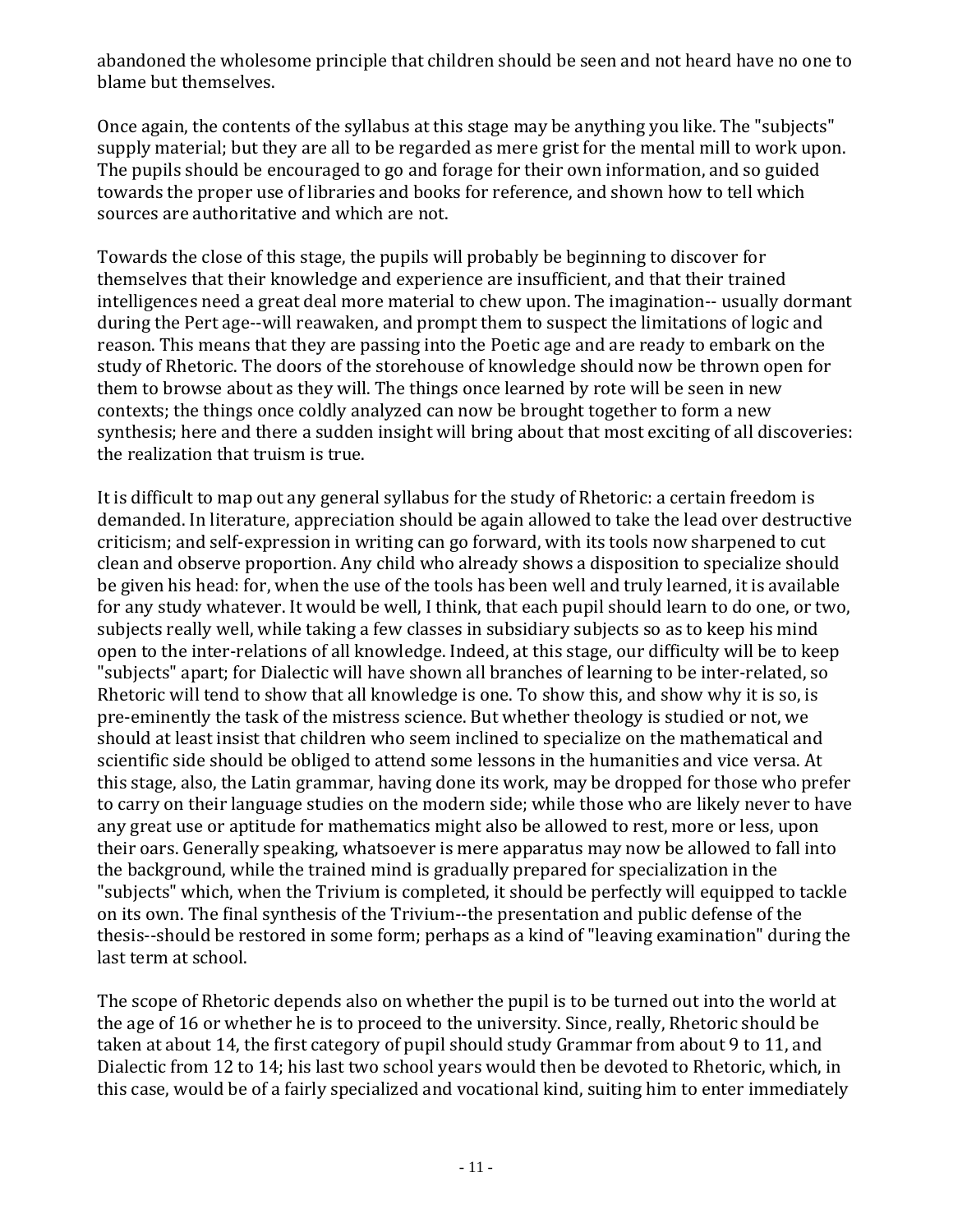upon some practical career. A pupil of the second category would finish his Dialectical course in his preparatory school, and take Rhetoric during his first two years at his public school. At 16, he would be ready to start upon those "subjects" which are proposed for his later study at the university: and this part of his education will correspond to the mediaeval Quadrivium. What this amounts to is that the ordinary pupil, whose formal education ends at 16, will take the Trivium only; whereas scholars will take both the Trivium and the Quadrivium.

Is the Trivium, then, a sufficient education for life? Properly taught, I believe that it should be. At the end of the Dialectic, the children will probably seem to be far behind their coevals brought up on old-fashioned "modern" methods, so far as detailed knowledge of specific subjects is concerned. But after the age of 14 they should be able to overhaul the others hand over fist. Indeed, I am not at all sure that a pupil thoroughly proficient in the Trivium would not be fit to proceed immediately to the university at the age of 16, thus proving himself the equal of his mediaeval counterpart, whose precocity astonished us at the beginning of this discussion. This, to be sure, would make hay of the English public-school system, and disconcert the universities very much. It would, for example, make quite a different thing of the Oxford and Cambridge boat race.

But I am not here to consider the feelings of academic bodies: I am concerned only with the proper training of the mind to encounter and deal with the formidable mass of undigested problems presented to it by the modern world. For the tools of learning are the same, in any and every subject; and the person who knows how to use them will, at any age, get the mastery of a new subject in half the time and with a quarter of the effort expended by the person who has not the tools at his command. To learn six subjects without remembering how they were learnt does nothing to ease the approach to a seventh; to have learnt and remembered the art of learning makes the approach to every subject an open door.

Before concluding these necessarily very sketchy suggestions, I ought to say why I think it necessary, in these days, to go back to a discipline which we had discarded. The truth is that for the last three hundred vears or so we have been living upon our educational capital. The post-Renaissance world, bewildered and excited by the profusion of new "subjects" offered to it, broke away from the old discipline (which had, indeed, become sadly dull and stereotyped in its practical application) and imagined that henceforward it could, as it were, disport itself happily in its new and extended Quadrivium without passing through the Trivium. But the Scholastic tradition, though broken and maimed, still lingered in the public schools and universities: Milton, however much he protested against it, was formed by it--the debate of the Fallen Angels and the disputation of Abdiel with Satan have the tool-marks of the Schools upon them, and might, incidentally, profitably figure as set passages for our Dialectical studies. Right down to the nineteenth century, our public affairs were mostly managed, and our books and journals were for the most part written, by people brought up in homes, and trained in places, where that tradition was still alive in the memory and almost in the blood. Just so, many people today who are atheist or agnostic in religion, are governed in their conduct by a code of Christian ethics which is so rooted that it never occurs to them to question it.

But one cannot live on capital forever. However firmly a tradition is rooted, if it is never watered, though it dies hard, yet in the end it dies. And today a great number--perhaps the majority--of the men and women who handle our affairs, write our books and our newspapers, carry out our research, present our plays and our films, speak from our platforms and pulpits--